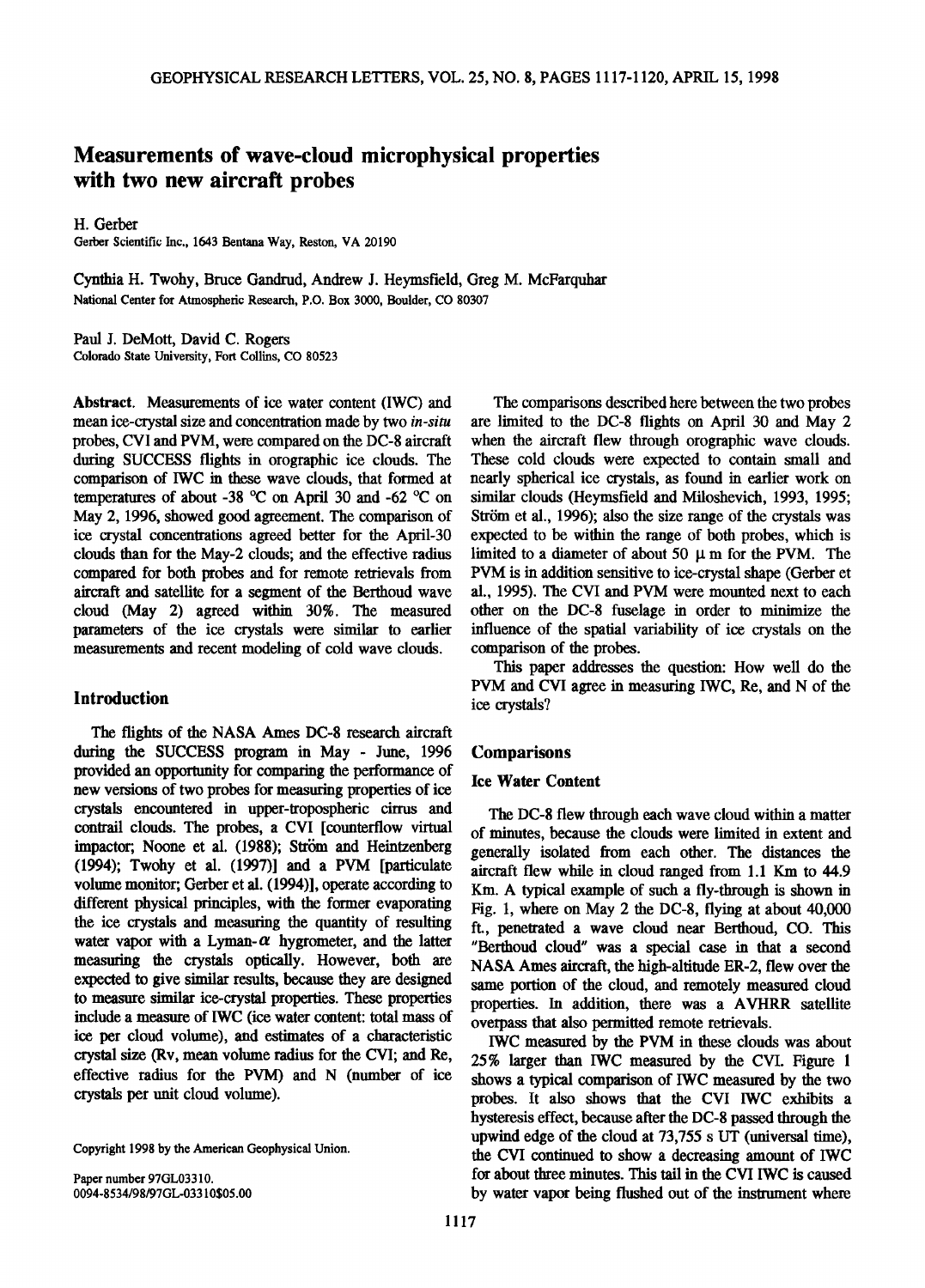

Figure 1. Ice water content (IWC) measured in the Berthoud wave cloud with the CVI and PVM probes; data points (o) show corrected CVI data. The DC-8 aircraft penetrated the cloud while the ER-2 aircraft flew over the same cloud in the overlap.

it had been adsorbed by the probe's interior surfaces during the evaporation of ice crystals while in cloud. If we make the assumption that the loss of vapor to the interior surfaces in the CVI is proportional to the magnitude of IWC measured by the CVI while in cloud, we can retrieve the "actual" CVI IWC in cloud by calculating the vapor loss from the amount of IWC in the hysteresis tail. This procedure was applied to the CVI data for all the cloud passes, and it resulted in a mean ratio of  $IWC(PVM)/IWC(CVI) = 0.99$  with a standard deviation of 0.151. These statistics result in an uncertainty of this ratio of  $+/-$  0.07 (95% confidence level). This uncertainty compares favorably with the published accuracy estimates for the two probes:  $+/- 10\%$  for the CVI (Twohy et al., 1997), and  $+/-$  5% to  $+/-$  10% for the PVM measuring spherical particles (Gerber et al., 1994.)

Figure 2 summarizes IWC measured by the two probes in twenty of the wave clouds penetrated on the two days. Here IWC has been converted to horizontal IWP (ice water path), which is simply the integral of IWC  $\times$  time of flight through cloud  $\times$  DC-8 speed.

An additional source of error for the PVM IWC measurements comes from the fact that the shape of the ice crystals in the wave clouds was not perfectly spherical as shown by the VIPS instrument (Heymsfield and McFarquhar, 1996) on the DC-8. An average ice crystal axial ratio of 1.32 was calculated from the VIPS data for the Berthoud cloud, assuming that the ice crystal were oblate spheroids. This leads to an approximately 5.2% overestimate in the IWC measured by the PVM, given that the response of the PVM is proportional to the cube of the randomly-oriented crystals' geometric cross section (Gerber et al., 1995) which can be estimated for the given axial ratio from Asano and Sato (1980). Similar calculations



Figure 2. Horizontal ice water path (IWP) measured by CVI and PVM for all wave-cloud passes on the two dates indicated. Dashed lines show the influence of two icecrystal shapes on PVM measurements.

done for rosettes and added to Fig. 2 show that the predicted large overestimate of PVM IWC for rosettes is inconsistent with the good agreement between PVM and CVI measurements that suggests the presence of sphere-like crystals in these wave clouds.

Additional evidence for the validity of the CVI and PVM IWC measurements can be found by comparing the measurements to estimates of the range of IWC values expected in the two sets of wave clouds; see Fig. 3. The



Calculated condensate (solid line) for the Figure 3. difference in water and ice mixing ratios R times air density, compared to average IWC measured by the CVI or PVM for the two wave-cloud cases shown in Fig. 2. The dashed line is the condensate amount when a 1-Km adiabatic ascent in the clouds is included.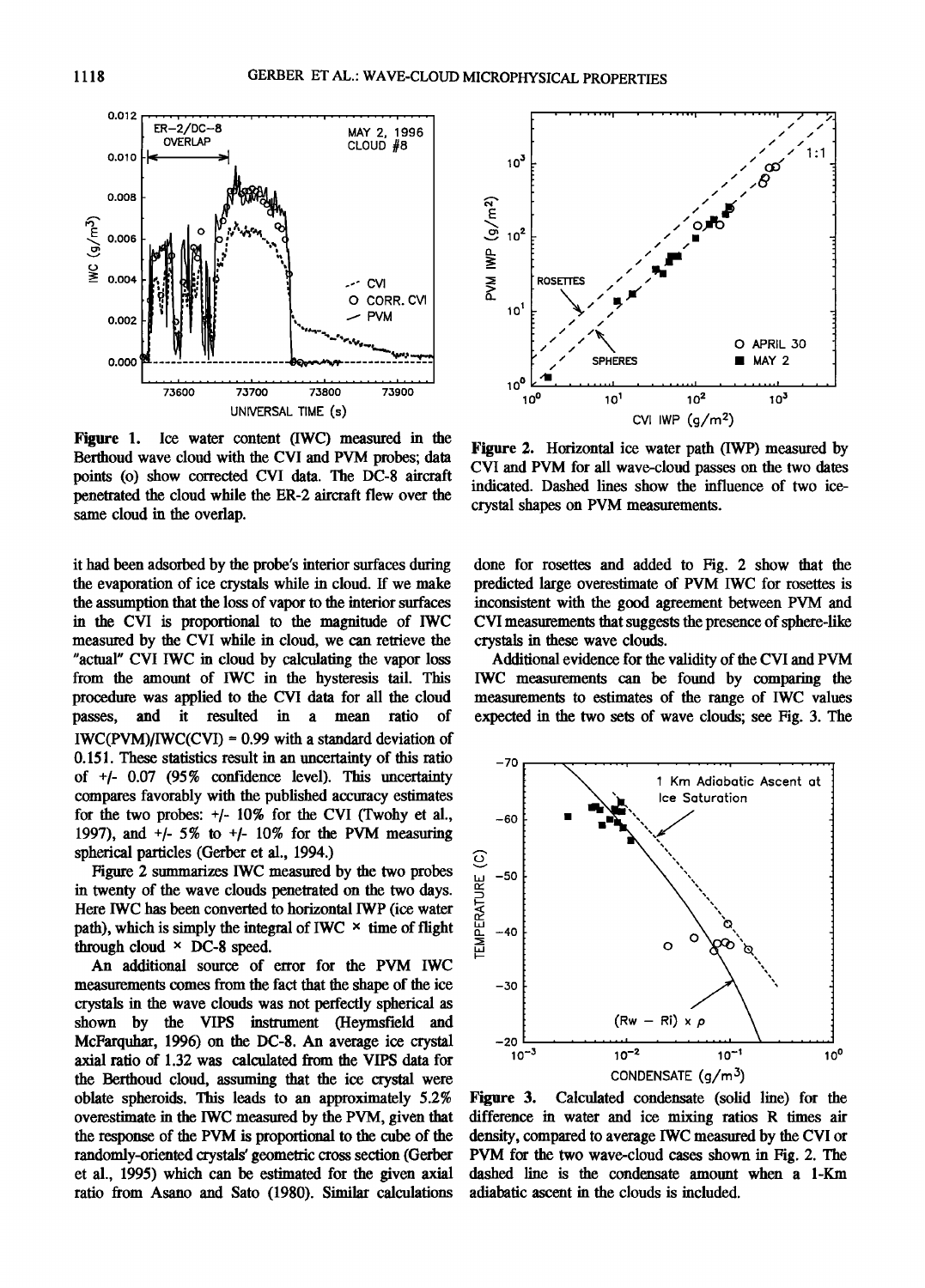lower limit of the range is estimated by taking the **difference between the water vapor saturation mixing ratio (Rw) and the water vapor saturation mixing ratio over ice**   $(Ri)$ , and multiplying this difference by the air density  $(\rho)$ ; **this condensate (IWC) forms after solution droplets freeze**  by homogeneous nucleation near the leading edge of these **cold wave clouds, see Heymsfield and Miloshevich (1993, 1995). An upper limit is estimated by including an iceadiabatic ascent in the clouds of 1 Km (dashed line). The**  proximity of the estimates and measurements in Fig. 3 **suggests that the measured IWC values are reasonable.**  Figure 3 further suggests that the formation of ice in these **cold wave clouds depends strongly on the change in the water vapor mixing ratio after initial ice formation, and that a first-order estimate of the average IWC is simply proportional to the difference of the mixing ratios for ice and water for a given cloud temperature.** 

#### **lee Crystal Size**

**Both PVM and CVI have the capability of estimating a characteristic ice crystal size. The CVI measures the number of CN (condensation nuclei) remaining after the ice crystals are evaporated. Under the assumption that one**  nuclei corresponds to one ice crystal, the crystal **concentration N is determined. This is a reasonable assumption, because the counterflow of clean nitrogen at the entrance nozzle of the CVI permits the entrance of**  crystals only greater than about  $3-\mu$  m radius, while **preventing the entrance of the smaller ambient nuclei. Given IWC and N, permits the calculation of Rv (mean volume radius) of the ice crystals. This was done for the ER-2/DC-8 overlap region for the Berthoud cloud in Fig.**  1, and yielded a value of  $Rv = 8.1 - \mu$  m radius. This value of Rv is approximately equivalent to Re =  $8.9 - \mu$  m radius, **given that the shape of the average size distribution of the crystals determined from the VIPS data for this cloud is nearly lognormal and has a geometric standard deviation of 1.37.** 

**The PVM has a second channel that measures PSA (projected surface area) of the ice crystals. This, along with**  the measured IWC yields Re, because Re =  $(30,000/\rho_{ice})$ **x** (IWC/PSA), where  $\rho_{ice} = .917$  g cm<sup>-3</sup>. Figure 4 shows <sup>11</sup> **a plot of individual data points for PSA and IWC measured for the ER-2/DC-8 overlap region of Fig. 1. The slope of the best-fit straight line in Fig. 4 can be used to calculate**  the mean value of  $Re = 5.8 \text{--} \mu \text{m}$  radius. Small ambient **nuclei and particles do not affect this value of Re, because the PVM has a predicted lower size cutoff in its response**  of about 2- $\mu$  m radius. The 5.8- $\mu$  m value is approximately **30% smaller than Re measured by the CVI for the same cloud. Other estimates of Re determined by remote sensing of the same cloud (described elsewhere in this issue) give**  an average  $Re = 7 \mu m$  from ER-2 measurements (Ackerman et al., 1998), and  $Re = 9 \mu m$  from the **AVHRR satellite retrieval (Young et al, 1998.)** 

**Figure 4 also illustrates a characteristic typical of the wave clouds on both April 30 and May 2: The values of Re measured by the PVM as a function of time in the wave** 

**Figure 4. IWC and PSA (projected surface area) measured by the PVM for the two aircraft overlap region shown in Fig. 1. The slope of the line is inversely proportional to Re (effective radius of the crystals.)** 

**clouds vary over a relatively small range. The spectral**  dispersion of Re (standard deviation of Re divided by the **mean of Re) is 0.18 for the Berthoud cloud, as well as for the well-formed wave clouds west and north of Denver; and the dispersion of Re for the April-30 clouds is .16. This relatively small variation in a characteristic size of the ice crystals agrees with earlier measurements (Heymsfield and Milosevich, 1995) and more recent modeling (Jensen et al., 1998; DeMott et al., 1998) of crystal size in wave clouds**  with temperatures colder than about -37 °C. At those **temperatures homogeneous nucleation of ice, and principal growth of ice crystals near the leading edge of the wave clouds, appear to contribute to the lack of strong variabilty in cloud microphysics.** 

### **Ice crystal concentration**

**The concentration of ice crystals, N, can be estimated from PVM measurements of IWC and Re given the crystals' lognormal shape of their size distribution which we**  assume applies to all the clouds. The PVM and CVI **compare as follows: The warmer clouds found on April 30 show better relative agreement between average N**  measured by CVI (24 cm<sup>-3</sup>) and PVM (35 cm<sup>-3</sup>) than N measured by the CVI  $(3.0 \text{ cm}^{-3})$  and PVM  $(9.2 \text{ cm}^{-3})$  on **May 2: The latter difference can not be presently explained; however, we speculate that it may be related to the uncertainty in the cutoff size for small ice crystals that differs for each probe, and to the expectation that smaller crystals predominated on May 2.** 

## **Conclusions**

**1) The comparison of CVI and PVM IWC and IWP measurements in the SUCCESS wave clouds shows**